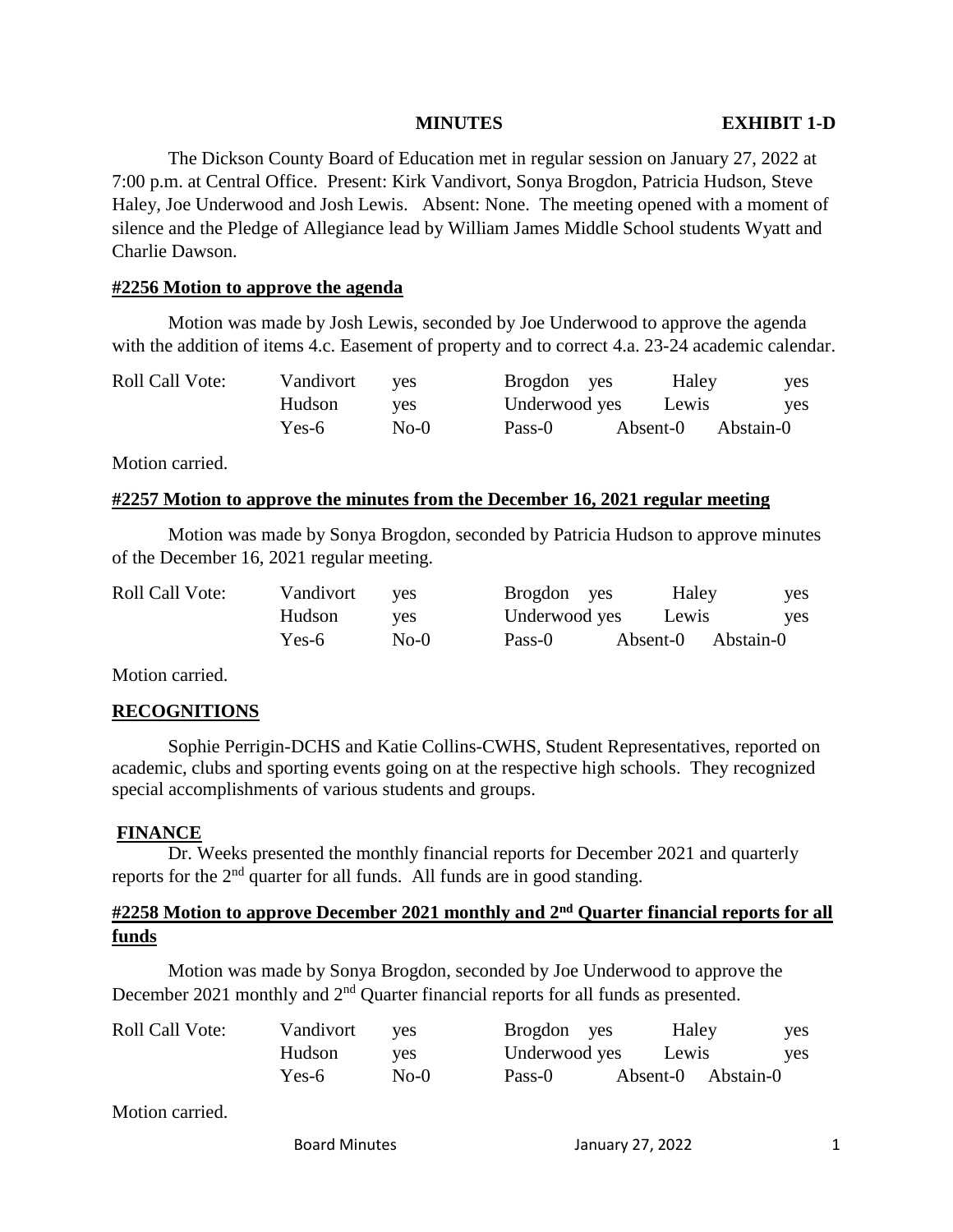# **MAINTENANCE**

Dr. Weeks stated the maintenance report was emailed to the Board.

Dr. Weeks reported on the tennis courts project at Dickson County High School. The original contract was for 4 new tennis courts for a total of \$340,075.00. There were some change orders in the amount of \$34,092.80. Because of what was found once the tennis courts were removed then to complete the project as needed would cost an additional estimated \$300,750.00 which would make the entire project cost approximately \$674,917.80. There has been \$79,959.30 paid toward the project thus far. He recommended that work cease and the contract be voided. There has been contact with the contractor and there is agreement to end the contract. He also recommended to enter into discussions with the City of Dickson about a partnership to use the city's tennis courts at the appropriate time.

# **#2259 Motion to cease the Tennis Court project at Dickson County High School**

Motion was made by Patricia Hudson, seconded by Josh Lewis to cease the tennis court project at Dickson County High School immediately and authorize Dr. Weeks to enter discussions with the City of Dickson about a partnership.

| <b>Roll Call Vote:</b> | Vandivort | <b>ves</b> | Brogdon yes   | Haley    | yes        |
|------------------------|-----------|------------|---------------|----------|------------|
|                        | Hudson    | <b>ves</b> | Underwood yes | Lewis    | <b>ves</b> |
|                        | Yes-6     | $No-0$     | Pass-0        | Absent-0 | Abstain-0  |

Motion carried.

Dr. Weeks presented recommendations for school facility improvements which would consist of:

- 1. 450 student addition to Dickson Elementary School with additional gymnasium, cafeteria and kitchen, Dickson County High School transition to utilize the current Sullivan Central Elementary building and elementary rezoning
- 2. Relocate Central Office to The Discovery School
- 3. Renovations to Dickson Middle School gymnasium, library, cafeteria and kitchen, administrative spaces and changes to traffic patterns
- 4. Purchase land on the southern portion of the county for growth, purchase land in the northern portion of the county for future growth
- 5. Construct middle school in the northern portion of the county

He presented other options such as construct new central office, rezone and construct a new White Bluff middle school or relocate central office to the Renaissance Center, rezone/construct new Charlotte middle school or expand the Burns Middle building.

There was much discussion with Mr. Haley recommending some type of dollar amounts being attached to the various projects. He referred to Policy 3.209 Facilities Plan. Mr. Vandivort recommended that a committee be appointed to investigate property for possible purchase. It was emphasized that it would be for future growth, not building a new school at this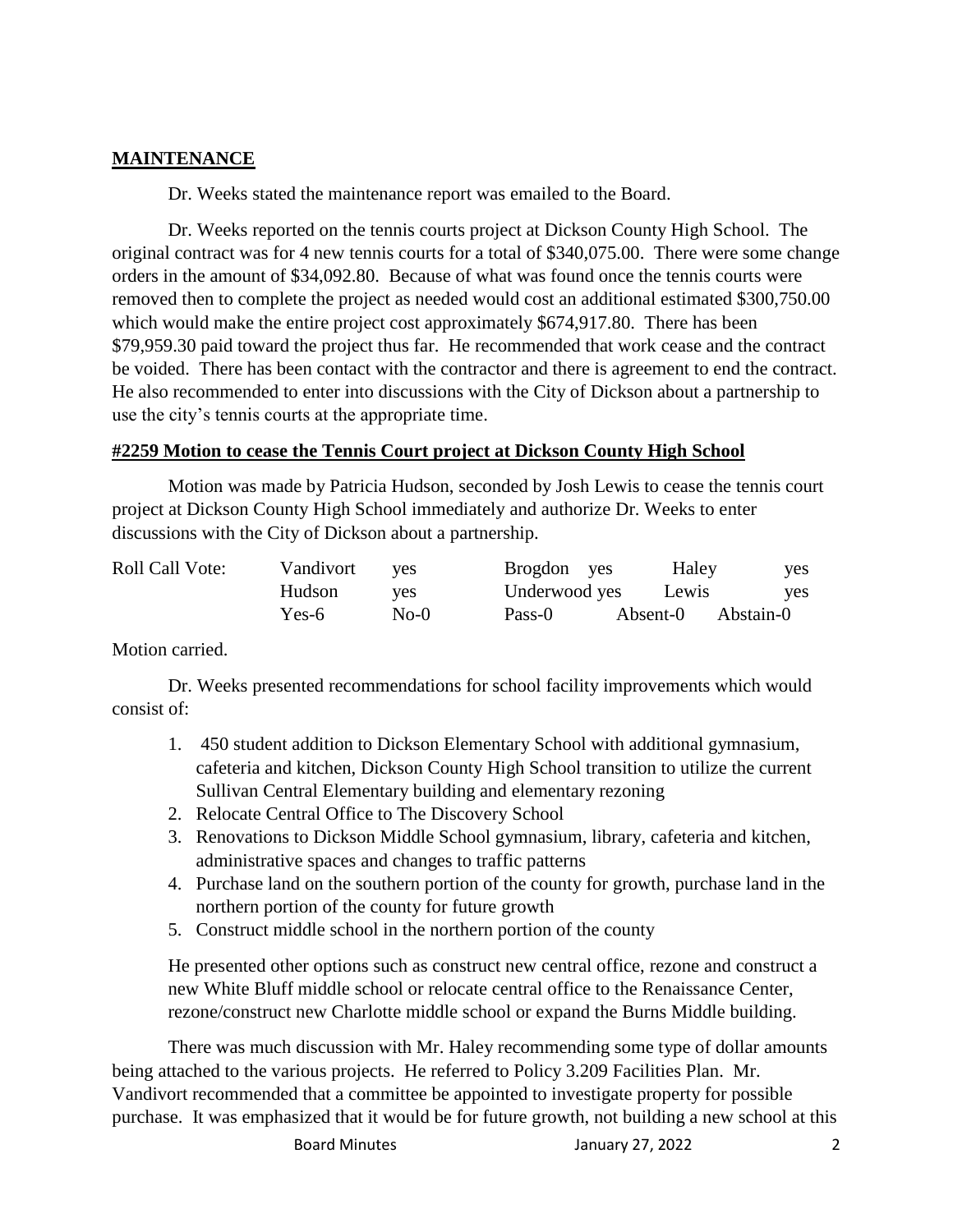time. It was recommended that the committee consist of 4 to 6 members and will be discussed at the next board meeting. Mr. Underwood expressed concern of the more critical areas are Charlotte Middle School and Dickson County High and urged the Board the need to address these critical areas.

#### **#2260 Motion to approve recommendations for school facility improvements**

Motion was made by Patricia Hudson, seconded by Sonya Brogdon to approve The Lewis Group Facility Assessment and Future Capital Planning Analysis Recommendation 1 consisting of 6.0, 6.1.1, 6.1.2, 6.1.3, 6.1.4 and 6.4 under Recommendation 3 and request that Dr. Weeks with assistance from Hewlett-Spencer investigate the estimated costs of the various projects and report findings at the March board meeting.

| <b>Roll Call Vote:</b> | Vandivort | ves        | Brogdon yes   | Haley    | <b>ves</b> |
|------------------------|-----------|------------|---------------|----------|------------|
|                        | Hudson    | <b>ves</b> | Underwood yes | Lewis    | <b>ves</b> |
|                        | Yes-6     | $No-0$     | Pass-0        | Absent-0 | Abstain-0  |

Motion carried.

### **HUMAN RESOURCES**

Dr. Weeks reviewed the January 2022 human resources report.

### **SCHOOL NUTRITION**

Dr. Weeks recommended the purchase of serving line equipment with installation at Charlotte Middle School from Strategic Equipment LLC for \$36,523.19.

#### **#2261 Motion to approve purchase of serving line equipment at Charlotte Middle School**

Motion was made by Josh Lewis, seconded by Patricia Hudson to approve the purchase of serving line equipment with installation at Charlotte Middle School from Strategic Equipment LLC for \$36,523.19.

| <b>Roll Call Vote:</b> | Vandivort | ves        | Brogdon yes         | Haley              | <b>ves</b> |
|------------------------|-----------|------------|---------------------|--------------------|------------|
|                        | Hudson    | <b>ves</b> | Underwood yes Lewis |                    | <b>ves</b> |
|                        | Yes-6     | $No-0$     | Pass-0              | Absent-0 Abstain-0 |            |

Motion carried

Dr. Weeks recommended the purchase of serving line equipment with installation at Dickson Middle School from Strategic Equipment LLC for \$57,801.44.

#### **#2262 Motion to approve purchase of serving line equipment at Dickson Middle School**

Motion was made by Joe Underwood, seconded by Sonya Brogdon to approve the purchase of serving line equipment with installation at Dickson Middle School from Strategic Equipment LLC for \$57,801.44.

|                        | Hudson<br><b>Board Minutes</b> | ves        | Underwood yes<br>January 27, 2022 | Lewis | <b>ves</b> |
|------------------------|--------------------------------|------------|-----------------------------------|-------|------------|
| <b>Roll Call Vote:</b> | Vandivort                      | <b>ves</b> | Brogdon yes                       | Haley | <b>ves</b> |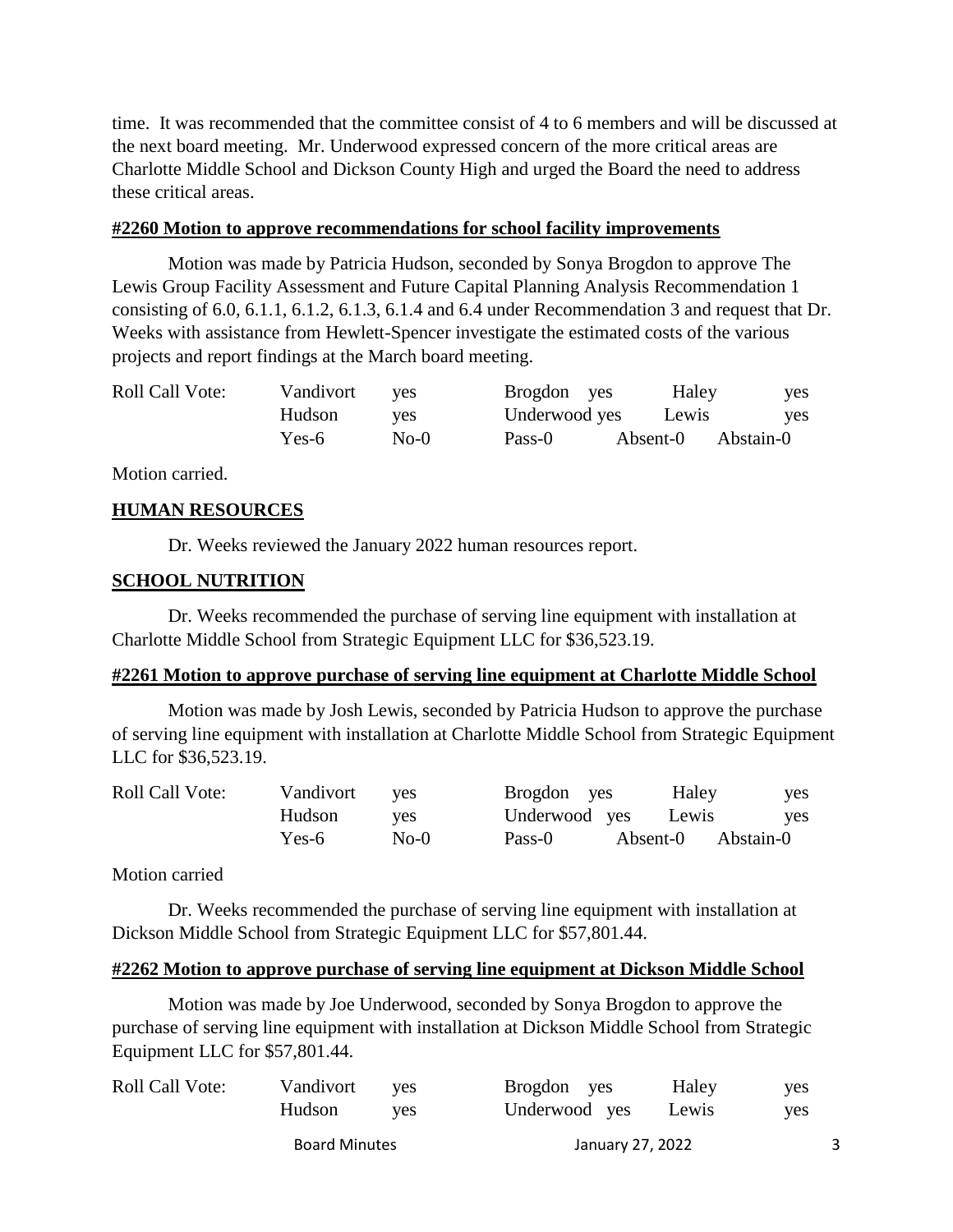Yes-6 No-0 Pass-0 Absent-0 Abstain-0

Motion carried

Dr. Weeks recommended the purchase of serving line equipment with installation at William James Middle School from Strategic Equipment LLC for \$33,243.31.

# **#2263 Motion to approve purchase of serving line equipment at William James Middle School**

Motion was made by Patricia Hudson, seconded by Josh Lewis to approve the purchase of serving line equipment with installation at William James Middle School from Strategic Equipment LLC for \$33,243.31.

| <b>Roll Call Vote:</b> | Vandivort | ves        | Brogdon yes   | Haley    | yes        |
|------------------------|-----------|------------|---------------|----------|------------|
|                        | Hudson    | <b>ves</b> | Underwood yes | Lewis    | <b>ves</b> |
|                        | Yes-6     | $No-0$     | Pass-0        | Absent-0 | Abstain-0  |

### Motion carried

Mr. Jason Collins updated the Board on activities and changes taking place in School Nutrition. He began by thanking the staff and their dedication to making sure the students are fed whether in school or out. He spoke to the supply issues and what is being done to address this. The department is being fiscally responsible in securing items but in some situations only able to have a 60-63% fulfillment rate as compared to 90-95% in the past. There have been multiple increases in the cost of items since September. Cost of equipment has increased as well. There are items which have been discontinued with many of these being popular items. There is a shortage of disposable items as well. At this time labor issues are not problematic. One of the solutions will be more assistance from USDA and the state with waivers to change meal patterns based on what is available. Disposable items have been supplied to some degree by FEMA and TEMA. Assistance is being sought from manufacturers and producers for solutions as well. The department remains solution focused to assure that the students have what they need.

#### **STUDENT SERVICES**

Dr. Weeks presented the following special permissions:

DCHS HOSA State Leadership Conference DMS National High School Cheerleading Championship

#### **#2264 Motion to approve special permissions as presented**

Motion was made by Sonya Brogdon, seconded by Patricia Hudson to approve special permissions as recommended by Dr. Weeks.

| Roll Call Vote: | Vandivort yes |        | Brogdon yes         | Haley              | yes |
|-----------------|---------------|--------|---------------------|--------------------|-----|
|                 | Hudson        | ves    | Underwood yes Lewis |                    | yes |
|                 | Yes-6         | $No-0$ | Pass-0              | Absent-0 Abstain-0 |     |

Motion carried.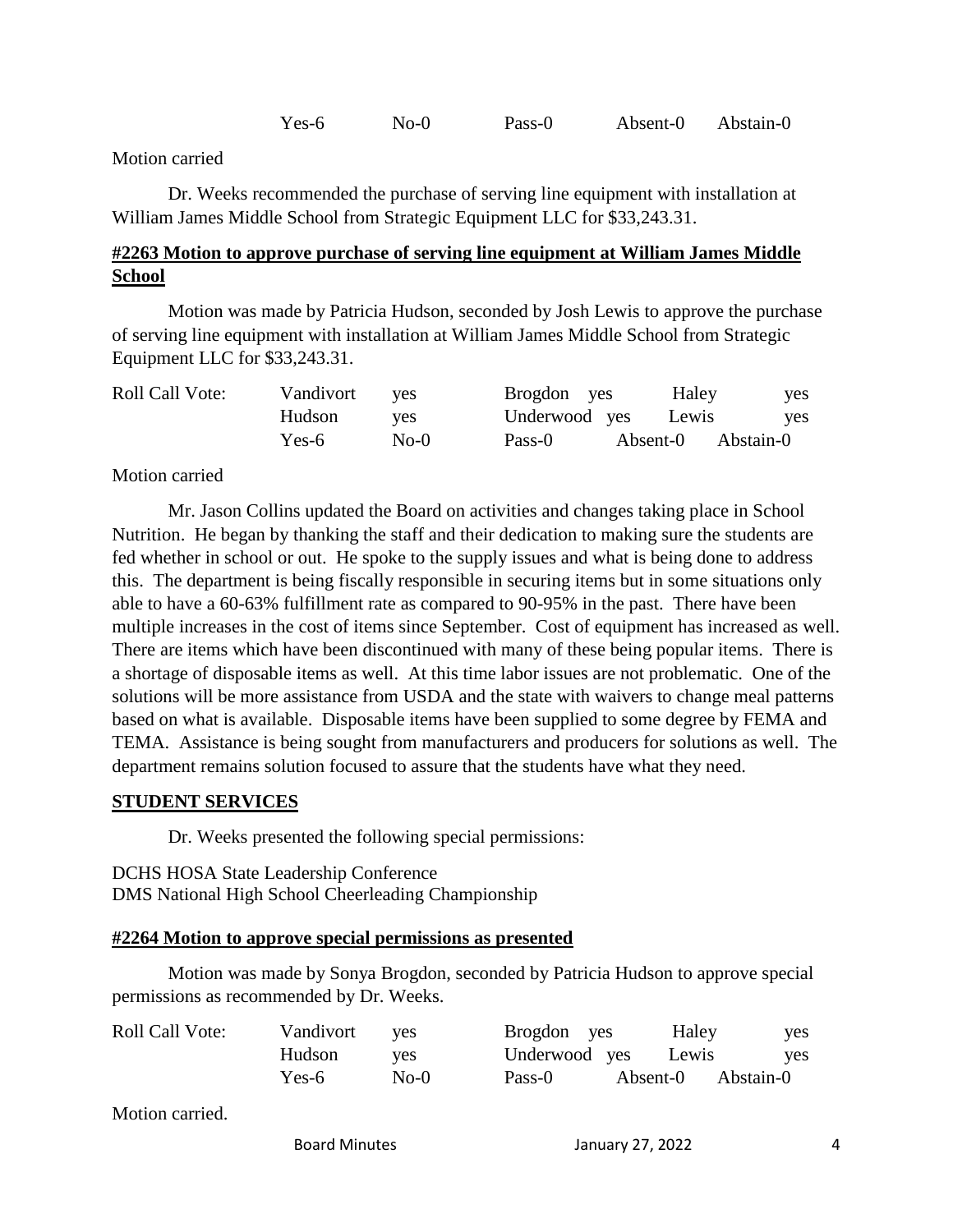### **ADMINISTRATION**

Dr. Weeks recommended approval for the school calendar for 2023-2024 as presented.

#### **#2265 Motion to approve the 2023-2024 school calendar**

Motion was made by Josh Lewis, seconded by Joe Underwood to approve the 2023-2024 school calendar as recommended by Dr. Weeks.

| Roll Call Vote: | Vandivort | ves    | Brogdon yes         |          | Haley | <b>ves</b> |
|-----------------|-----------|--------|---------------------|----------|-------|------------|
|                 | Hudson    | ves.   | Underwood yes Lewis |          |       | ves        |
|                 | Yes-6     | $No-0$ | Pass-0              | Absent-0 |       | Abstain-0  |

Motion carried.

Dr. Weeks presented the Board calendar for meetings during the 2022-2023 school year. He corrected the September meetings with September 22 being the TSBA Fall District Meeting and September 29 being the regular session.

#### **#2266 Motion to approve Board meeting/Planning Session dates for 2022-2023**

Motion was made by Steve Haley, seconded by Sonya Brogdon to approve the Board meeting/planning session dates for 2022-2023.

| <b>Roll Call Vote:</b> | Vandivort | ves    | Brogdon yes   | Haley    | yes       |
|------------------------|-----------|--------|---------------|----------|-----------|
|                        | Hudson    | ves    | Underwood yes | Lewis    | yes       |
|                        | Yes-6     | $No-0$ | Pass-0        | Absent-0 | Abstain-0 |

Motion carried.

Dr. Weeks stated that Scott England was present to request a transfer of an easement across the Creek Wood High School property.

Mr. Scott England stated he has the potential for a sale of property that adjoins the Creek Wood High School. Some years ago the Board granted him an easement across the property and he requested the easement be transferred to the new owners.

# **#2267 Motion to grant a new easement across Creek Wood High School property**

Motion was made by Josh Lewis, seconded by Steve Haley to grant a new easement across Creek Wood High School property to new owners when identified with the same conditions that were granted to Scott England.

| <b>Roll Call Vote:</b> | Vandivort | <b>ves</b> | Brogdon yes   |          | Haley | yes       |
|------------------------|-----------|------------|---------------|----------|-------|-----------|
|                        | Hudson    | <b>ves</b> | Underwood yes |          | Lewis | yes       |
|                        | Yes-6     | $No-0$     | Pass-0        | Absent-0 |       | Abstain-0 |

Motion carried.